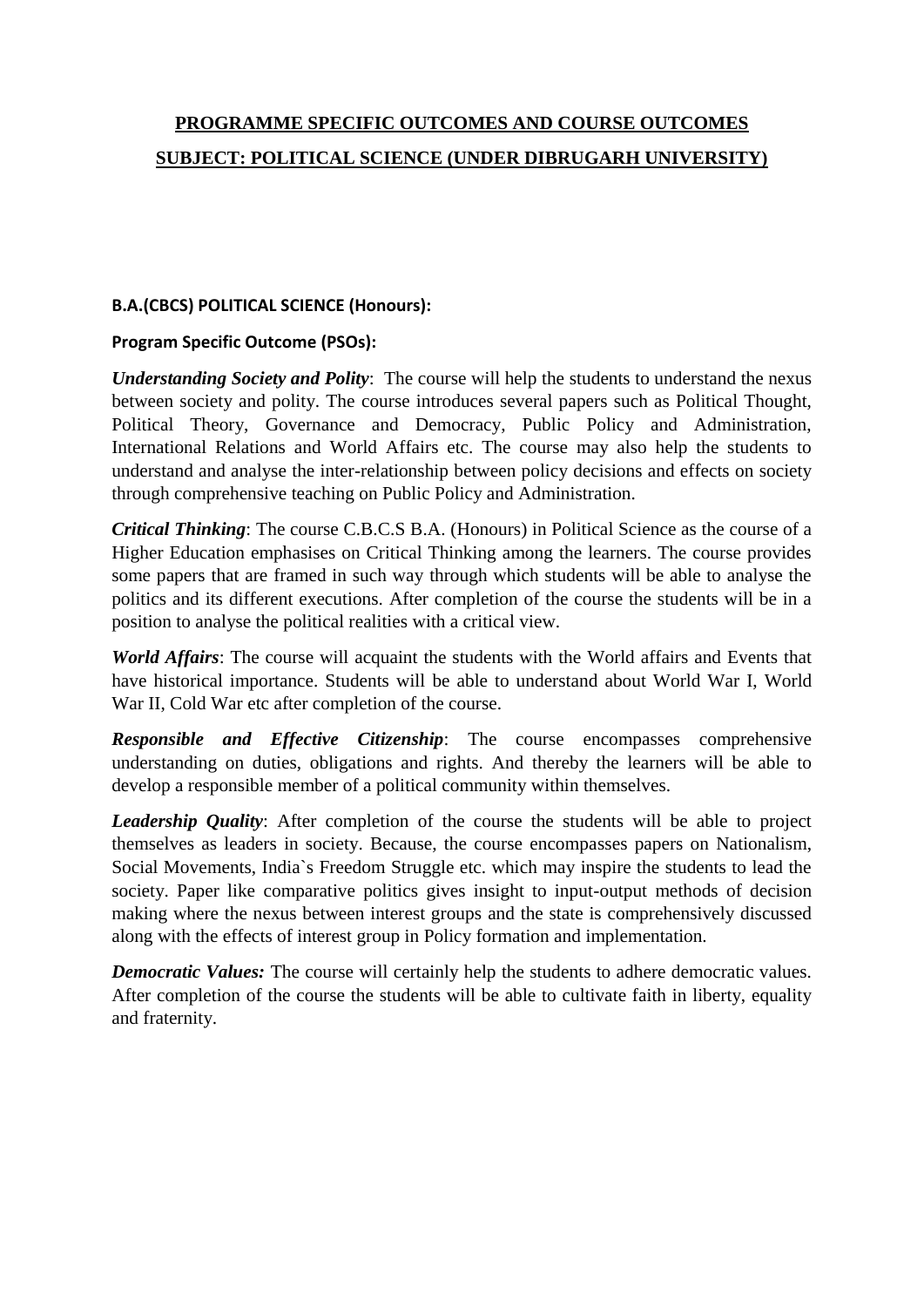## **Course Outcome**

## **Semester- I**

## **Paper-1.1**

# **Paper Code: C-1**

## **Title of the Paper: Understanding Political Theory**

**Objectives:** This course is divided into five units. The units introduce the students to the idea of political theory, its history and approaches, and an assessment of its critical and contemporary trends. Further the last two units tend to reconcile political theory and practice through reflections on the ideas and practices related to State, Citizenship and Democracy.

**Outcomes**: After completion of the course students shall be in a position to understand the basics of Political Theory and the approaches. It will also enable the students to cultivate critical knowledge on Political Theory. The course will introduce the students with traditions of political theory like Liberalism, Marxism, and Multiculturalism. Further, the course will also help the students to gather knowledge on Critical and Contemporary Perspectives in Political theory like Feminism, citizenship etc.

## **Paper-1.2**

## **Paper Code: C-2**

# **Title of the Paper: Constitutional Government and Democracy in India.**

**Objectives**:This course acquaints the students with the constitutional design of States' structure and institutions, and their actual working overtime. The Constitution of India accommodates conflicting impulses (of liberty and justice, territorial decentralization and a strong union, for instance) within itself. The course traces the embodiment of some of these conflicts in constitutional provisions, and shows how these have played out in political practice. It further encourages a study of state institutions in their mutual interaction, and in interaction with the larger extra-constitutional environment.

**Outcomes**: The course will enable the students to acquire knowledge on Indian government and Politics. After completion of the course the learners will be able to know about the constituent assembly and the constitution of India, Organs of the government-Executive, Legislative and Judiciary. The course will also introduce the students with Federalism, Decentralization and Local Self Government. It will help the students to sit for the various competitive examinations such as Civil Services and other competitive examinations.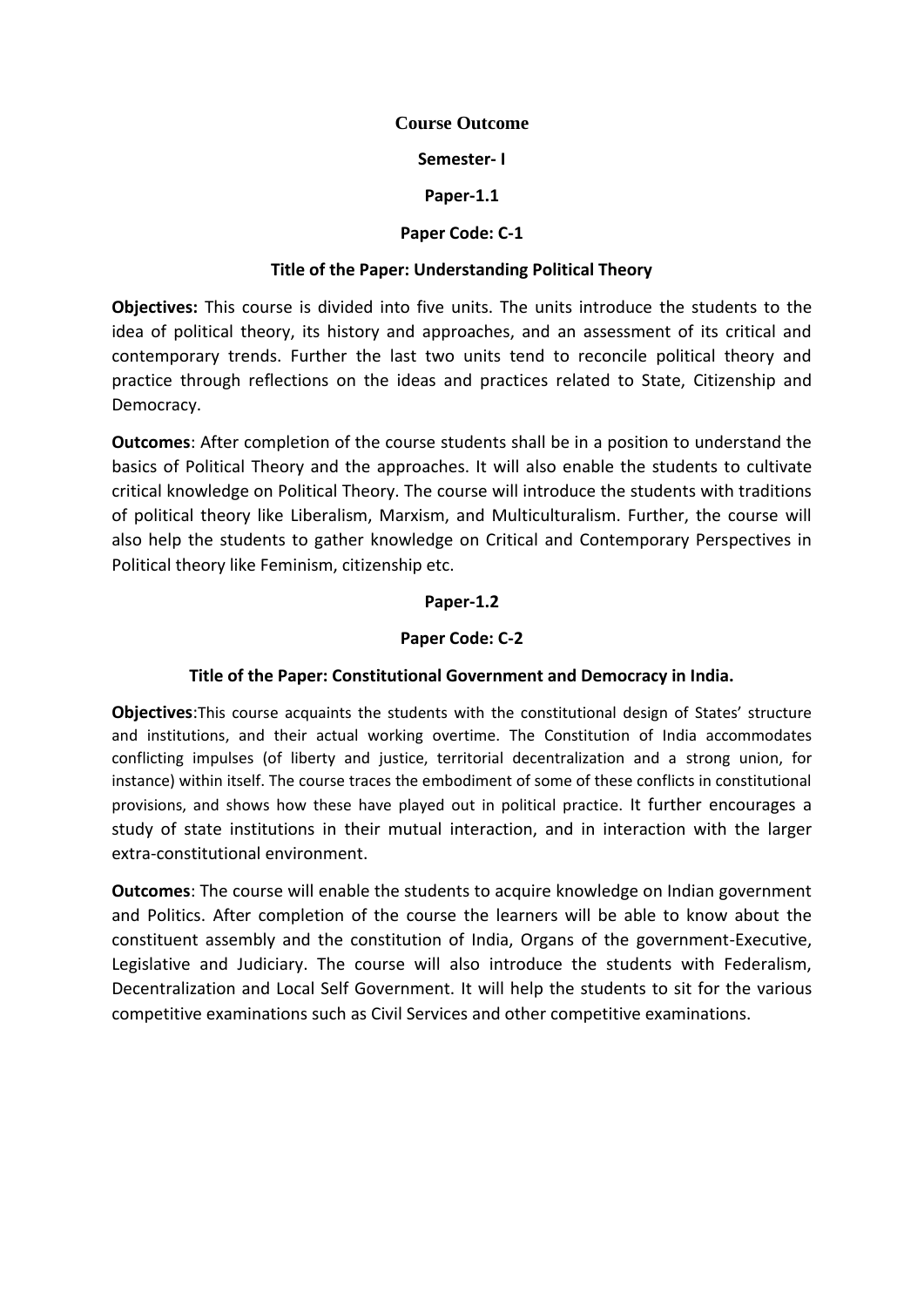## **Semester-II**

## **Paper-2.1**

# **Paper Code: C-2**

## **Title of the Paper: Political Theory: Concepts and Debates**

**Objectives:**This course is divided into five units. The Course helps the student familiarize with the basic normative concepts of political theory. Each concept is related to a crucial political issue that requires analysis with the aid of our conceptual understanding. This exercise is designed to encourage critical and reflective analysis and interpretation of social practices through the relevant conceptual toolkit. Further this course introduces the students to the important debates in the subject. These debates prompt us to consider that there is no settled way of understanding concepts and that in the light of new insights and challenges, besides newer ways of perceiving and interpreting the world around us, we inaugurate new modes of political debates

**Outcomes**: After the completion of the course students will be in a position to understand the basic normative concepts of political theory. The course will acquaint the students with the key concepts of political theory like Freedom, Equality, Justice and rights. The course will also encourage the students to gather vast knowledge of the important debates of political theory.

## **Paper: 2.2**

# **Paper Code: C-2**

## **Title of the Paper: Political Process in India**

**Objective**: Actual politics in India diverges quite significantly from constitutional legal rules. An understanding of the political process thus calls for a different mode of analysis - that offered by political sociology. This course maps the working of 'modern' institutions, premised on the existence of an individuated society, in a context marked by communitarian solidarities, and their mutual transformation thereby. It also familiarizes students with the working of the Indian state, paying attention to the contradictory dynamics of modern state power.

**Outcome**: The course will guide the students to acquire knowledge on actual politics in India that diverges quite significantly from constitutional legal rules. The course will acquaint the students with Political Parties and Party System, Elections and Political Behaviour, Regional Aspirations, Religion Caste and Politics and the changing nature of Indian state. The course shall also help the students in various competitive examinations.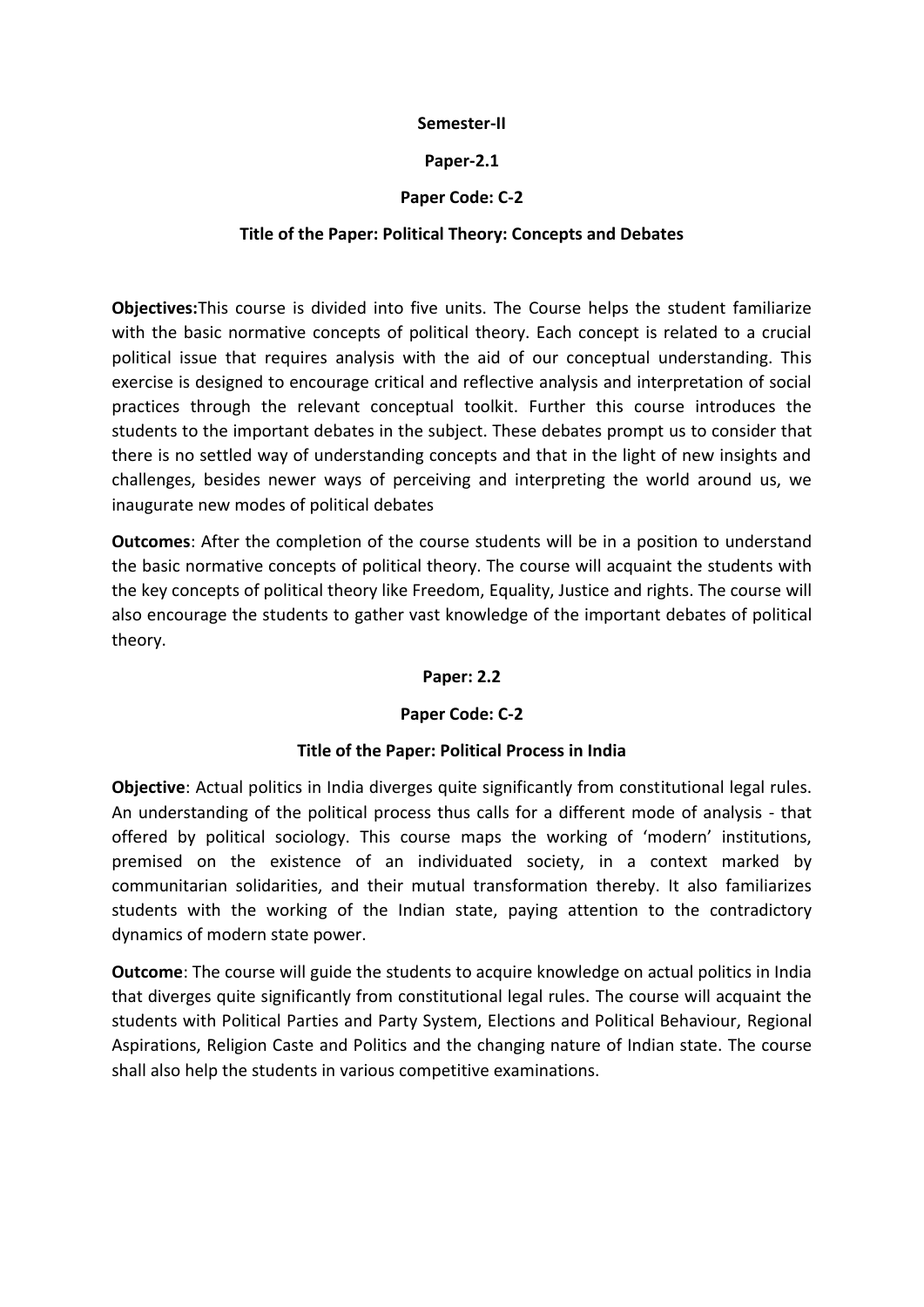#### **Semester III**

## **Paper: 3.1**

## **Paper Code: C-5**

## **Title of the Paper**: **Introduction to Comparative Government and Politics**

**Objective:**This is a foundational course in comparative politics. The purpose is to familiarize students with the basic concepts and approaches to the study of comparative politics. More specifically the course will focus on examining politics in a historical framework while engaging with various themes of comparative analysis in developed and developing countries.

**Outcome:** After the completion of the course the students will be in a position to understand the basic concepts and approaches of Comparative Politics. It will enable the students to gain knowledge on various themes of comparative analysis like historical context of modern government, themes for comparative analysis in developed and developing countries.

## **Paper: 3.2**

## **Paper Code: C-6**

## **Title of the Paper: Perspectives on Public Administration**

**Objective**: The course provides an introduction to the discipline of public administration. This paper encompasses public administration in its historical context with an emphasis on the various classical and contemporary administrative theories. The course also explores some of the recent trends, including feminism and ecological conservation and how the call for greater democratization is restructuring public administration. The course will also attempt to provide the students a comprehensive understanding on contemporary administrative developments.

**Outcome:** After completion of the course the students will be in a position to understand the various classical and contemporary administrative theories like Scientific Management Theory, Human Relations Theory, Rational Decision making theory, Ecological Approach, innovation and entrepreneurship etc. The course will also help the students to cultivate knowledge on Public Policy Peoples` Participation, New Public Management. It shall help the students to gain knowledge on the recent trends like feminist and ecological perspective of public administration. The course will help the students to sit for competitive examinations.

# **Paper: 3.3**

# **Paper Code: C-7**

# **Title of the Paper**: **Perspectives on International Relations and World History**

**Objective:** This paper seeks to equip students with the basic intellectual tools for understanding International Relations. It introduces students to some of the most important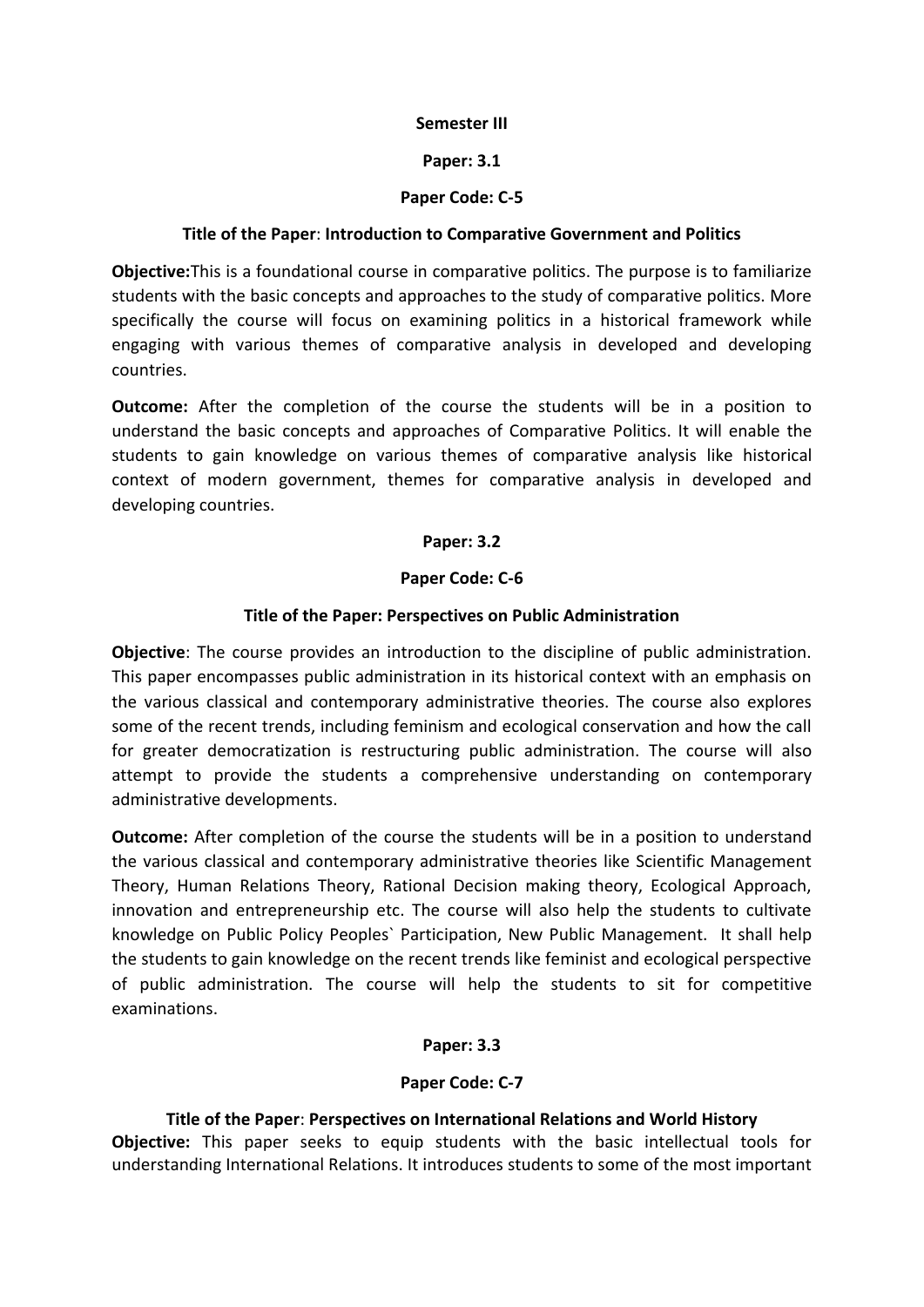theoretical approaches for studying international relations. The course begins by historically contextualizing the evolution of the international state system before discussing the agency structure problem through the levels-of-analysis approach. After having set the parameters of the debate, students are introduced to different theories in International Relations. It provides a fairly comprehensive overview of the major political developments and events starting from the twentieth century. Students are expected to learn about the key milestones in world history and equip them with the tools to understand and analyse the same from different perspectives. A key objective of the course is to make students aware of the implicit Euro -centrism of International Relations by highlighting certain specific perspectives from the Global South.

**Outcome:** The course will help the students to acquire knowledge on the basic concepts and theories or worldview of International Relations like Realism, Liberalism. It will provide knowledge on Critical perspectives of International Relations like Marxist Approach, Feminist Approach, Euro-Centricism and Perspectives from the Global south. The course gives insight to World War I and World War II, Fascism, Nazism, Cold War. It will also help the students to acquire specific knowledge on Global South. After the completion of the course, the students shall be in a position to analyse the political developments and events in the twentieth century.

## **Semester IV**

## **Paper: 4.1**

## **Paper Code: C-8**

## **Title of the Paper: Political Processes and Institutions in Comparative Perspective**

**Objective:** In this course students will be trained in the application of comparative methods to the study of politics. The course is comparative in both what we study and how we study. In the process the course aims to introduce undergraduate students to some of the range of issues, literature, and methods that cover comparative political studies.

**Outcome:** After the completion of the paper the students will be in a position to understand the comparative methods to the study of politics. The course will help the students to acquaint with the approaches to studying comparative politics, Electoral and Party System, Nation-State, Democatisation, federalism etc.

## **Paper: 4.2**

## **Paper Code- C-9**

## **Title of the Paper**: **Public Policy and Administration in India**

**Objective**: The paper seeks to provide an introduction to the interface between public policy and administration in India. The essence of public policy lies in its effectiveness in translating the governing philosophy into programs and policies and making it a part of the community living. It deals with issues of decentralization, financial management, citizens and administration and social welfare from a non-western perspective.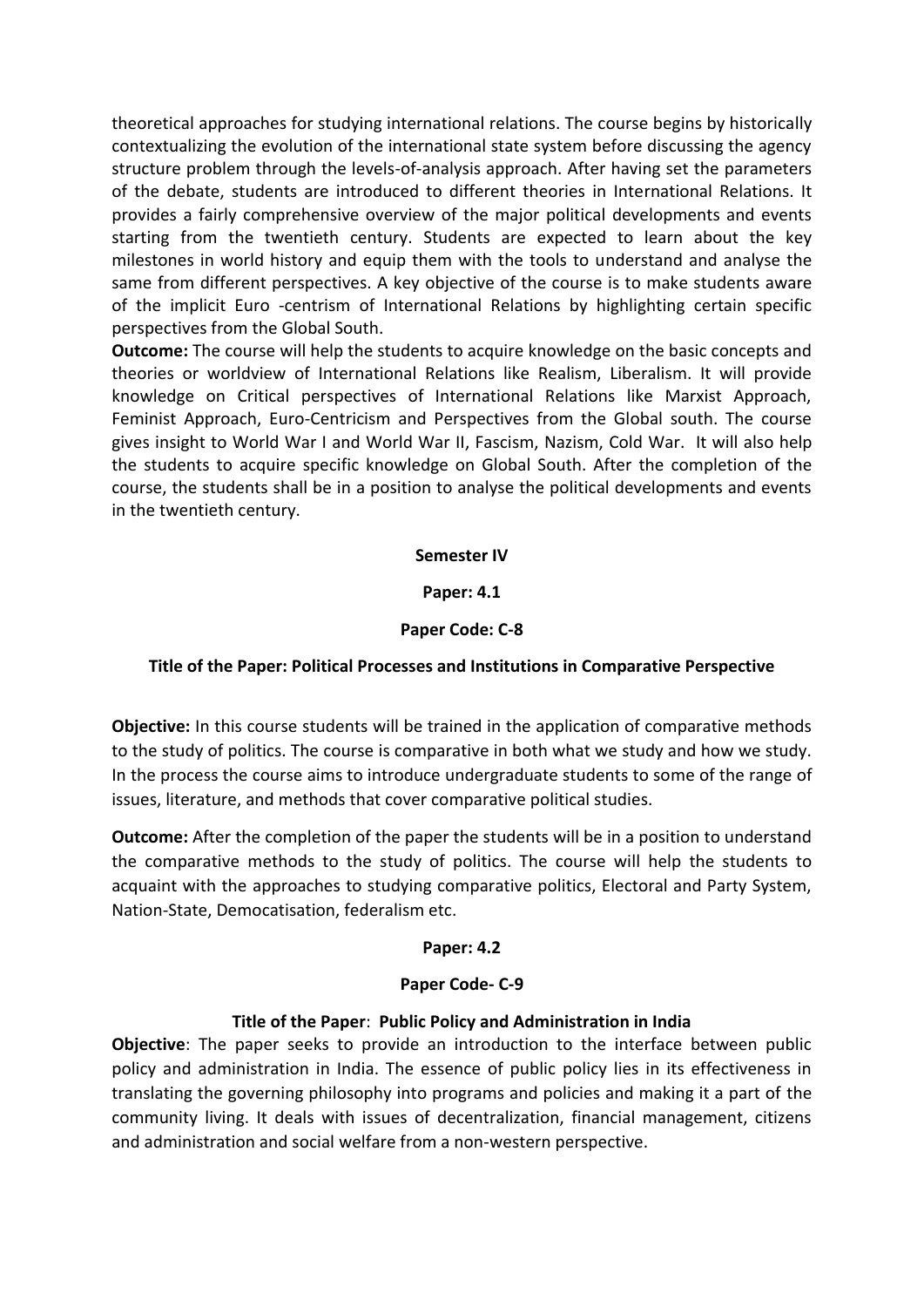## **Outcome:**

After completion of the course, the students will be able to understand the interface between public policy and administration in India. The course will acquaint the students with Public Policy processes in India, Decentralization, Local Self Government in both rural and urban areas, Budget cycle in India. The course will also give insight to citizen and administration interface like Public Service delivery, Redressal of Public Grievances (RTI, Lokpal, Citizen Charter and E-governance) in India. The course will also help the students in various competitive examinations.

## **Paper: 4.3**

## **Paper Code: C-10**

## **Title of the Paper: Global Politics**

## **Course objective**:

This course introduces students to the key debates on the meaning and nature of globalization by addressing its political, economic, social, cultural and technological dimensions. In keeping with the most important debates within the globalization discourse, it imparts an understanding of the working of the world economy, its anchors and resistances offered by global social movements while analyzing the changing nature of relationship between the state and trans-national actors and networks. The course also offers insights into key contemporary global issues such as the proliferation of nuclear weapons, ecological issues, international terrorism, and human security before concluding with a debate on the phenomenon of global governance.

**Outcome**: The course shall help the students to understand the basic concept of Globalisation with its political, social, cultural and technological dimensions. After completion of the course, students shall gain knowledge on contemporary global issues like proliferation of nuclear weapons, ecological issues, international terrorism, human security etc.

## **Semester V**

## **Paper: 5.1**

## **Paper Code: C-11**

# **Title of the Paper**: **Classical Political Philosophy**

**Objective:** This course goes back to Greek antiquity and familiarizes students with the manner in which the political questions were first posed. Machiavelli comes as an interlude inaugurating modern politics followed by Hobbes and Locke. This is a basic foundation course for students.

**Outcome**: The course shall help the students acquiring knowledge on ancient Greek Tradition. After completion of the course, students shall be in a position to understand the contribution of Plato, Aristotle, Machiavelli, Hobbes and Locke.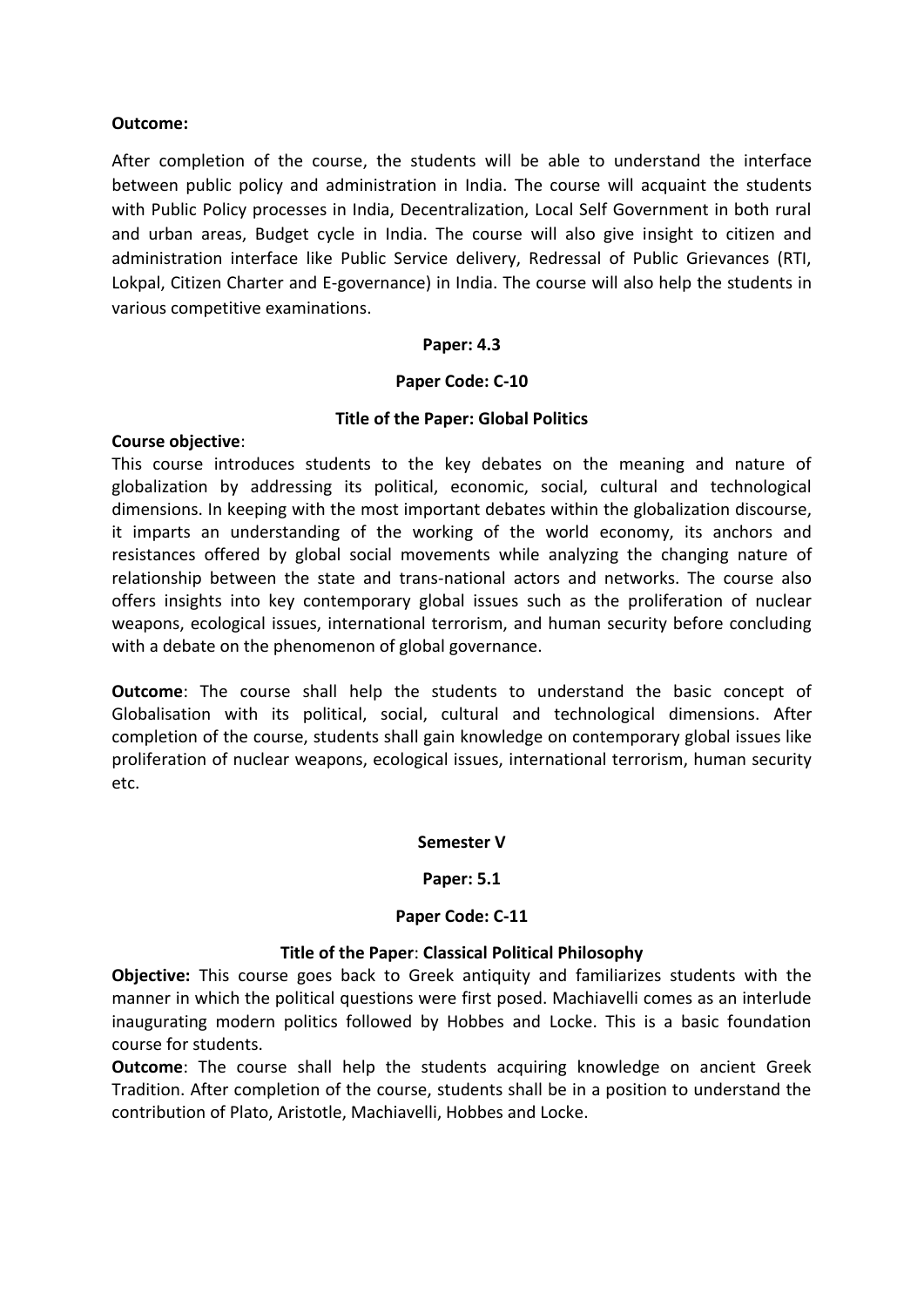## **Paper: 5.2**

## **Paper Code: C-12**

## **Title of the Paper: Indian Political Thought-I**

**Objective:** This course introduces the specific elements of Indian Political Thought spanning over two millennia. The basic focus of study is on individual thinkers whose ideas are however framed by specific themes. The course as a whole is meant to provide a sense of the broad streams of Indian thought while encouraging a specific knowledge of individual thinkers and texts. Selected extracts from some original texts are also given to discuss in class. The list of additional readings is meant for teachers as well as the more interested students.

**Outcome**: After completion of the course the students shall acquire knowledge on Indian political thinkers. The course shall help the students to understand the Traditions of Pre-Colonial Indian Political Thought. The course shall provide knowledge Ved Vyasa, Manu, Kautilya, AbulFazal, Kabir etc.

## **Paper: DSE-1A**

# **Title of the Paper: Contemporary Politics in Assam**

**Objectives:** The primary aim of this paper is acquaint with the students with the politics of contemporary Assam and its neighbouring states. Moreover, being located in the Northeast region it is invariably the concern of the students to have proper understanding of the region.

**Outcome**: The course shall help the students to understand the contemporary politics of Assam. After completion of the course the students shall be in a position to understand the inter-state relationship between Assam and other neighbouring states of North- East India.

# **Paper:DSE-1B**

## **Title of the Paper: Dilemmas in Politics**

**Objective:** This course is designed to explore, analyse and evaluate some of the central issues, values and debates in the contemporary world that has a bearing on normative political inquiry. The eight issues selected as dilemmas, though not exhaustive, are some of the salient ones discussed across societies.

**Outcome**: After completion of the course the students will be in a position to analyse the moral economy of violence, politics of Exclusion etc. and feminism and the politics of interpretation as well.

## **Paper: DSE-2A**

# **Title of the Paper: Human Rights in Comparative Politics**

**Objective:** This course attempts to build an understanding of human rights among students through a study of specific issues in a comparative perspective. It is important for students to see how debates on human rights have taken distinct forms historically and in the contemporary world. The course seeks to anchor all issues in the Indian context, and pulls out another country to form a broader comparative frame. Students will be expected to use a range of resources, including films, biographies, and official documents to study each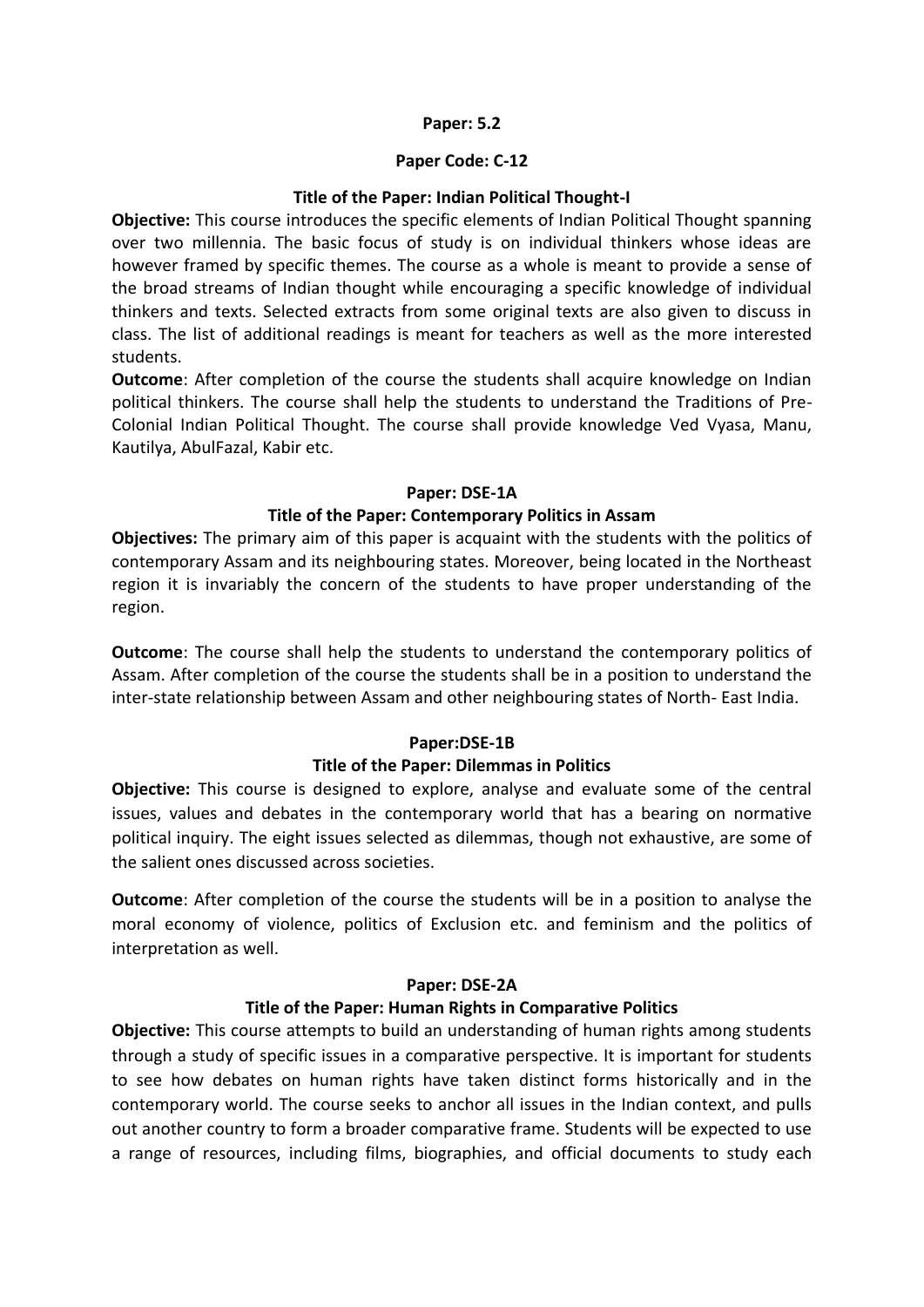theme. Thematic discussion of sub-topics in the second and third sections should include state response to issues and structural violence questions.

**Outcome:** After completion of the course the students will be in a position to understand Human Rights in a comparative perspective especially how debates on human rights have taken distinct forms historically and in the contemporary world. The course will also help the students to acquire knowledge on Institutional Arrangements that work for the expansion of Human Rights throughout the globe.

## **Paper: DSE-2B**

**Title of the Paper: Development Process and Social Movements in Contemporary India Course objective**: Under the influence of globalization, development processes in India have undergone transformation to produce spaces of advantage and disadvantage and new geographies of power. The high social reproduction costs and dispossession of vulnerable social groups involved in such a development strategy condition new theatres of contestation and struggles. A variety of protest movements emerged to interrogate and challenge this development paradigm that evidently also weakens the democratic space so very vital to the formulation of critical consensus. This course proposes to introduce students to the conditions, contexts and forms of political contestation over development paradigms and their bearing on the retrieval of democratic voice of citizens.

**Outcome**: The course will provide knowledge on how under the influence of Globalisation the development process got transformed. After completion of the course the learners will be able to analyse various protest movements that emerged to interrogate the development paradigm in India.

## **Semester VI**

## **Paper: 6.1**

# **Paper Code: C-13**

## **Title of the Paper:Modern Political Philosophy**

**Objective:** Philosophy and politics are closely intertwined. We explore this convergence by identifying five main tendencies here. Students will be exposed to the manner in which the questions of politics have been posed in terms that have implications for larger questions of thought and existence.

**Outcome**: The course will help the students acquire knowledge on Modernity, Renaissance, Enlightenment, Gandhi`s Critique to modern civilisation, postmodernism etc. The course will also provide knowledge on J.J.Rousseau, J.S.Mill, karl Marx`s philosophy. After completion of the course the learners will be able to analyse

# **Paper: 6.2**

## **Paper Code: C-14**

# **Title of the Paper**: **Indian Political Thought-II**

**Objective:** Based on the study of individual thinkers, the course introduces a wide span of thinkers and themes that defines the modernity of Indian political thought. The objective is to study general themes that have been produced by thinkers from varied social and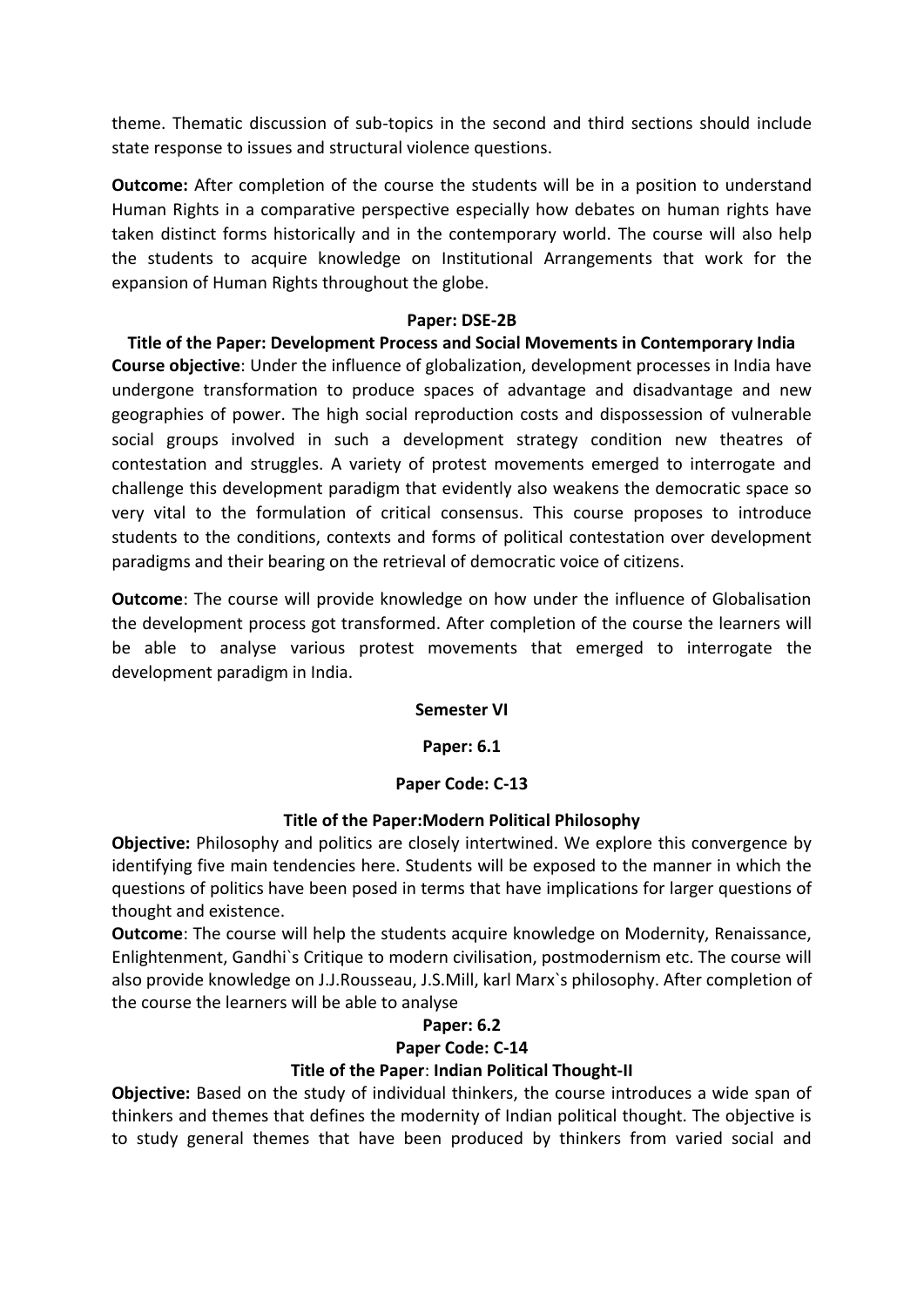temporal contexts. Selected extracts from original texts are also given to discuss in the class. The list of additional readings is meant for teachers as well as the more interested students. **Outcome**: After the completion of the course the students will be in a position to understand general themes that have been produced by Indian political thinkers from varied social and temporal context. The course will provide knowledge on Reformist Political Thinkers, Nationalist Political Thinkers and will give insight to the Cultural Nationalism in India.

#### **Paper**: **DSE 3A**

## **Title of the Paper: Public Policy in India**

**Objective:** This course provides a theoretical and practical understanding of the concepts and methods that can be employed in the analysis of public policy. It uses the methods of political economy to understand policy as well as understand politics as it is shaped by economic changes. The course will be useful for students who seek an integrative link to their understanding of political science, economic theory and the practical world of development and social change.

**Outcome**: The course will help the students to understand the theoretical and practical understanding of public policy. After the completion of the course the students will be able to understand politics as it is shaped by economic changes. The course will also help the students to analyse how interest groups and social movements play active role in Public Policy Making. The course will provide insight to the Policy and Decision-Making process in India. The course will also introduce the students with the Ideological standpoint of making of Public Policy in India specially Nehruvian Version, Economic Liberalisation and Inclusive development.

## **Paper: DSE 3B**

## **Title of the Paper: Understanding Global Politics**

**Course Objectives:** This course aims to provide students a basic yet interesting and insightful way of knowing and thinking about the world around them. It is centred around three sets of basic questions starting with what makes the world what it is by instructing students how they can conceptualize the world and their place within it. The second module focuses on the basic fault lines that drives the world apart and the last one is designed to help students explore how and why they need to think about the 'world' as a whole from alternate vantage points.

**Outcome:** After the completion of the course the students will be able to have an interesting and insightful way of thinking about the contemporary world. The course will help the students to analyse what makes the world what it is. Providing knowledge on the global economy the course will help the students to know about the transnational economic actors that tend to control the world. The course will also help the students to known what drives the world apart. Global inequalities, violence like conflict, war and global terrorism have driven the world apart. Simultaneously Global Environmental Crisis has been one of the prominent issues that needs

## **Paper: DSE 4A**

## **Title of the Paper: India's Foreign Policy in a Globalizing World**

**Objective:** This course's objective is to teach students the domestic sources and the structural constraints on the genesis, evolution and practice of India's foreign policy. The endeavour is to highlight integral linkages between the 'domestic' and the 'international' aspects of India's foreign policy by stressing on the shifts in its domestic identity and the